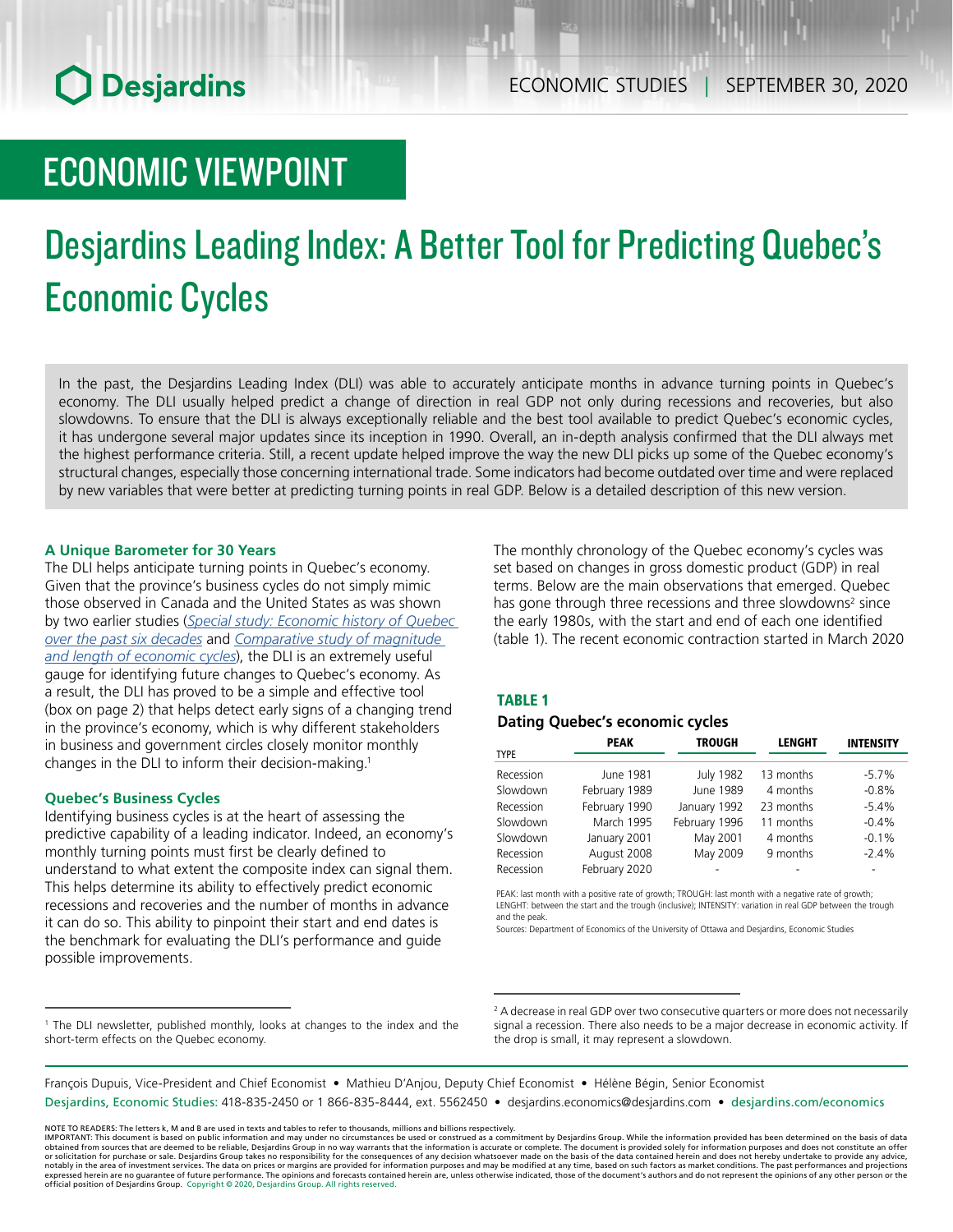### ECONOMIC STUDIES

### **O** Desjardins

because of COVID-19, which led to non-essential activities shutting down for several weeks. Nonetheless, we will have to wait a few months before we can pinpoint the end and the magnitude of this recession. The risk of a resurgence of the disease and the possibility of a second lockdown in Quebec and elsewhere remain and could cause the economy to plummet again.

Of all the previous recessions, 1981–1982 was the worst. Economic activity fell sharply before real GDP was able to regain lost ground at the end of the following year. The contraction began in July 19813 before coming to an end a year later in July 1982. The situation was quite different during the 1990–1991 recession, since the recovery needed more time to take hold (graph 1). In fact, the economy began to falter again in March 1990; the actual recovery began nearly two years later after a long period of stagnation. Lastly, the third recession, which was shorter and less painful, occurred after the U.S. real estate market collapsed and the financial crisis hit. In Quebec, this economic contraction stretched from September 2008 to May 2009, a total of nine months (graph 2).



Recessions and economic slowdowns in Quebec from 1981 to 2001



Sources: Department of Economics of the University of Ottawa and Desjardins, Economic Studies

#### GRAPH 2

Recessions in Quebec from 2002 to 2020



Sources: Department of Economics of the University of Ottawa and Desjardins, Economic Studies

#### **BOX**

#### **Role and Limitations of a Leading Indicator**

The aim of a leading indicator is to predict imminent changes in the direction of economic activity. It is made up of statistics that have accurately indicated shifts in the economic situation in the past. Depending on the economic context, some indicators are better able to predict turning points than others. That is why they are grouped together in a single index called a composite, which helps pick up more accurate signals, thereby maximizing the effectiveness of this predictive tool. The end result is greater reliability than if each variable was analyzed individually.

For a leading index to be useful, it must be able to pick up signals well enough in advance, and the probability that it will emit a false signal must be low. A leading indicator sends a false signal when it indicates an economic downturn that does not happen. Therefore, this instrument is not infallible.

Economic agents, such as businesses and governments, worry more about a period of decline than a return to prosperity. Under these circumstances, the first role of a leading composite index is to predict a recession. As it only indicates trends, this predictive tool does not accurately determine the magnitude nor the length of future variations in global economic activity. A leading index does not aim to estimate future real GDP; its role is to spot changes in the direction that Quebec's economy will take down the road.

Since 1981, Quebec has also seen three economic slowdowns, i.e., a drop in activity that was neither big enough nor long enough to qualify as a recession. First, a slight four-month slowdown was observed in 1989, one year before the recession that began in March 1990. Next, the extent of the slowdown triggered in 1995 was small, but it lasted nearly a year. In fact, real GDP began to fall in April 1995 and did not rise again until the winter of the following year. After this, the 2001 slowdown proved to be both insignificant and brief.

Dating Quebec's economic cycles in this way confirms that its economy is changing in parallel with Canada's and the United States', but for a few small differences. The similarities with Canada's business cycles are obvious, but they differ in magnitude and length. There are certain times when the discrepancies are more significant. For example, the Canadian economy has been rocked by the oil industry's struggles affecting the producing provinces, while Quebec's economy has generally been spared. This confirms the need to have a composite index capable of detecting turning points that only apply to the

<sup>&</sup>lt;sup>3</sup> The month after the cyclical peak.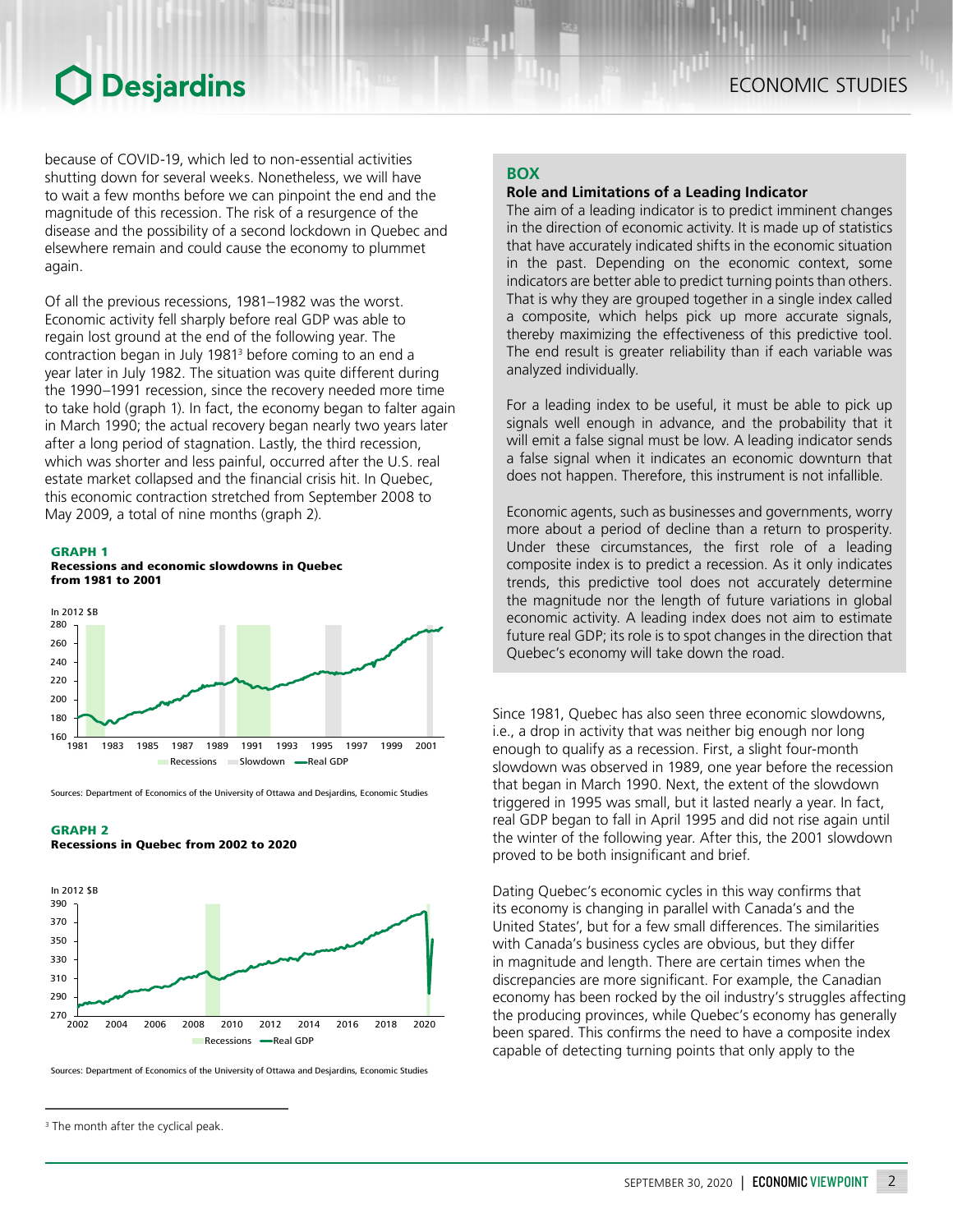### **Desjardins**

Quebec economy. The DLI fulfills this role, since most of the variables that make up the index apply only to Quebec.<sup>4</sup>

#### **An Improved DLI**

An in-depth review of the DLI has just been completed, and the results are very encouraging. Overall, the in-depth analysis of the previous version of the DLI confirmed that it still met the highest performance criteria. Nonetheless, a few changes were made to correct some of the shortcomings and enhance its predictive capability. Some statistics, whose signals had faded over the years, were dropped and new variables added. The indicators selected signal early on each economic cycle's peak and trough.

#### **The DLI: A Unique Approach**

The DLI differs from the other leading indicators in Canada and the United States because of the group of variables (based on a variety of economic sectors) that make up its three distinct components. This method allows for a more accurate reading of the Quebec economy and better understanding of the strengths and weaknesses associated with the economic situation. The components that make up the DLI have been kept, although some variables within these components have been changed. This helps identify future trends in household consumption, the housing sector and business activity. A coincident indicator serves as a reference point for each component (table 2) to then determine the relevance of each variable included in the DLI's components.

#### TARI F<sub>2</sub>

#### DLI components signal the future direction of various segments of the Quebec economy

| <b>COMPONENTS</b> | <b>COINCIDENT INDICATORS</b>                                                                    |
|-------------------|-------------------------------------------------------------------------------------------------|
| Consumption       | Consumer spending on goods and services in Quebec                                               |
| Housing           | Total spending in Quebec's residential sector                                                   |
| <b>Business</b>   | Business investment in Quebec and exports outside Quebec<br>(interprovincial and international) |

DLI: Desjardins Leading Index Sources: Department of Economics of the University of Ottawa and Desjardins, Economic Studies

#### **Households: The Pillar of the Economy**

Consumer spending accounts for 60% of economic activity in Quebec, so it is important to detect any changing trends. Many statistics were tested based on their ability to predict spending on goods and services in Quebec and turning points in real GDP, both of which remain the most important benchmark for each of the DLI's indicators.

The purchase of durable goods such as motor vehicles and appliances tends to anticipate consumer spending and fluctuations throughout the entire economy (graph 3). This type of purchase–often made on credit–is affected more by changes in interest rates and the labour market than the purchase of lower-priced goods and spending on services is. Therefore, major purchases are more sensitive to changes in the economic situation. Following the analysis of their predictive capability, furniture, appliance and electronics sales remain part of the DLI.







Sources: Statistics Canada and Desjardins, Economic Studies

In contrast, new car sales were replaced by motor vehicle sales that also include sport utility vehicles (SUVs) and minivans. Over the years, these models have gained in popularity at the expense of car sales, whose market share has shrunk (graph 4). This structural change has meant that the predictive capability of new motor vehicle sales is clearly higher than that of car sales alone. Consequently, this variable was replaced in the new version of the DLI (table 3 on page 4).

#### GRAPH 4

New motor vehicle sales have been more representative than car sales in the last 10 years



Sources: Statistics Canada and Desjardins, Economic Studies

<sup>4</sup> Except for interest rates in effect in Canada included in the "housing" component and the international trade index, the leading Canadian and U.S. indexes are included in the "business" component.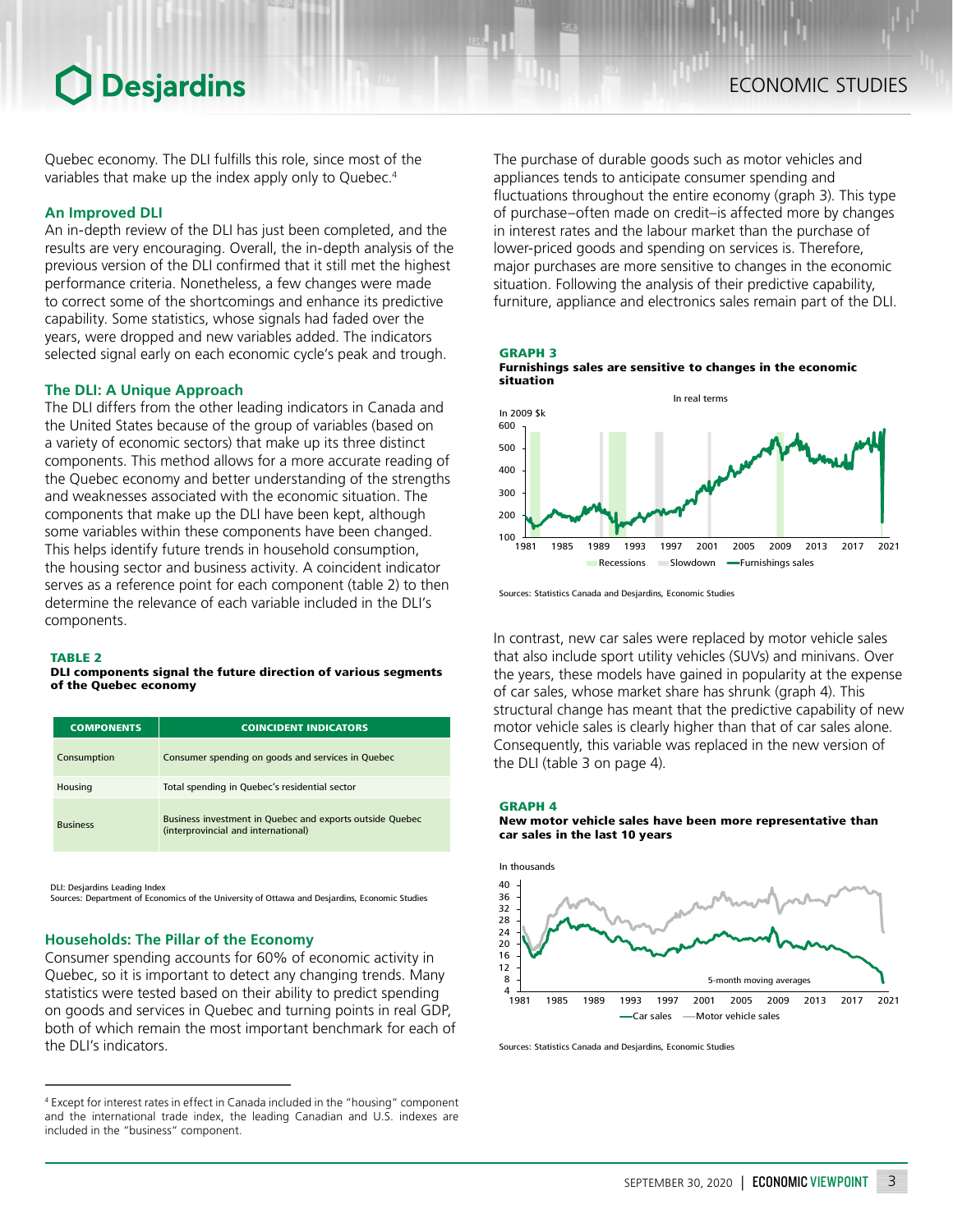#### TABLE 3

New DLI: Change in variables used\*

DLI "consumption" component

| <b>PREVIOUS VERSION</b>                                        | <b>IMPROVED VERSION</b>                                                       |  |
|----------------------------------------------------------------|-------------------------------------------------------------------------------|--|
| $\triangleright$ Furniture, appliance and electronics<br>sales | $\triangleright$ Furniture, appliance and electronics<br>sales                |  |
| New car sales                                                  | New motor vehicle sales                                                       |  |
| Employment insurance claims                                    | Employment insurance claims                                                   |  |
| Consumer confidence index                                      | $\geq$ "The right time to make a major<br>purchase depending on the consumer" |  |

DLI: Desjardins Leading Index; \* All indicators apply to Quebec. Sources: Department of Economics of the University of Ottawa and Desjardins, Economic Studies

Employment insurance claims (initial and renewed), which reflect the dynamics of the labour market, were kept. Employment insurance claims increase when the economy suffers a slowdown along with layoffs. The opposite trend in employment insurance claims is an excellent leading indicator of consumer spending and real GDP.

Another variable was changed in the "consumption" component, namely household confidence. This variable proved to be excellent in predicting months in advance most of the turning points in consumer spending and real GDP, albeit a little too slowly sometimes. In an effort to correct this shortcoming, different survey sub-questions on household confidence were tested. The question assessing household intentions to purchase something expensive (graph 5), such as furniture or a motor vehicle, proved to be highly effective. This indicator identifies well in advance when consumption and the economy change course. Thanks to the changes made, the predictive capability of this DLI component is better than the previous version's and spots turning points in real GDP five months in advance. The four statistics selected can flag any shifts in consumer spending and Quebec's economic cycles ahead of time.

#### GRAPH 5

Few Quebecers feel that this is the right time to make a major purchase



Sources: Conference Board of Canada and Desjardins, Economic Studies

#### **Predicting Residential Spending**

The aim of the DLI's "housing" component is to predict turning points in Quebec's residential sector and the economy in general. According to the GDP-at-market-prices approach, residential spending falls into three distinct categories: spending on new construction, spending on renovations, and property transfer-related costs. Several avenues were explored to improve the "housing" component, which was already performing well in the previous version of the DLI.

Sales of existing properties anticipate residential sector spending, including renovations, by several months, since the new owner often tends to renovate a few months after the purchase. The amounts allocated to renovating take up nearly half of the amount spent on investing in the housing, hence the importance of predicting its trend. Property sales are a good indicator of the housing market and often anticipate fairly well when the economy is changing direction. Therefore, this variable was kept in the new version of the DLI.

Changes in interest rates tend to signal a turning point in residential spending and easily anticipate a shift in Quebec's economic cycles. To take into account the different types of interest rates that a property buyer can access, one-year and five-year fixed mortgage rates were selected, as in the previous version of the DLI. These variables continued to meet the selection criteria.

An indicator was added to capture the share of borrowers who opt for a variable interest rate, i.e., a rate that changes after the Bank of Canada announces a key rate hike or cut. Including key rates in addition to 1-year and 5-year mortgage rates increased the DLI's predictive capability. The three types of interest rates are used to create a single variable through averaging. Obviously, interest rates must be inverted for use in this calculation, since the residential sector, like the economy, reacts positively to a drop in the cost of borrowing. Even though this indicator can fluctuate based on the vagaries of the financial markets, its significant lead justifies including it in the "housing" component and the DLI.

Residential building permits issued by municipalities indicate the intention of individuals and builders to begin work. About 80% of the permits are generally issued for new construction and around 20% for renovations. The delay between the permit being issued and shovels in the ground is usually several months, so this statistic has a solid lead.

Housing starts represent the first step in the construction process and, as a result, anticipate the cost of labour and materials for new construction. And, while housing starts and building permits are closely linked from a statistical point of view, building permits have a better predictive capability to anticipate downturns and recoveries. That is why this indicator was kept and housing starts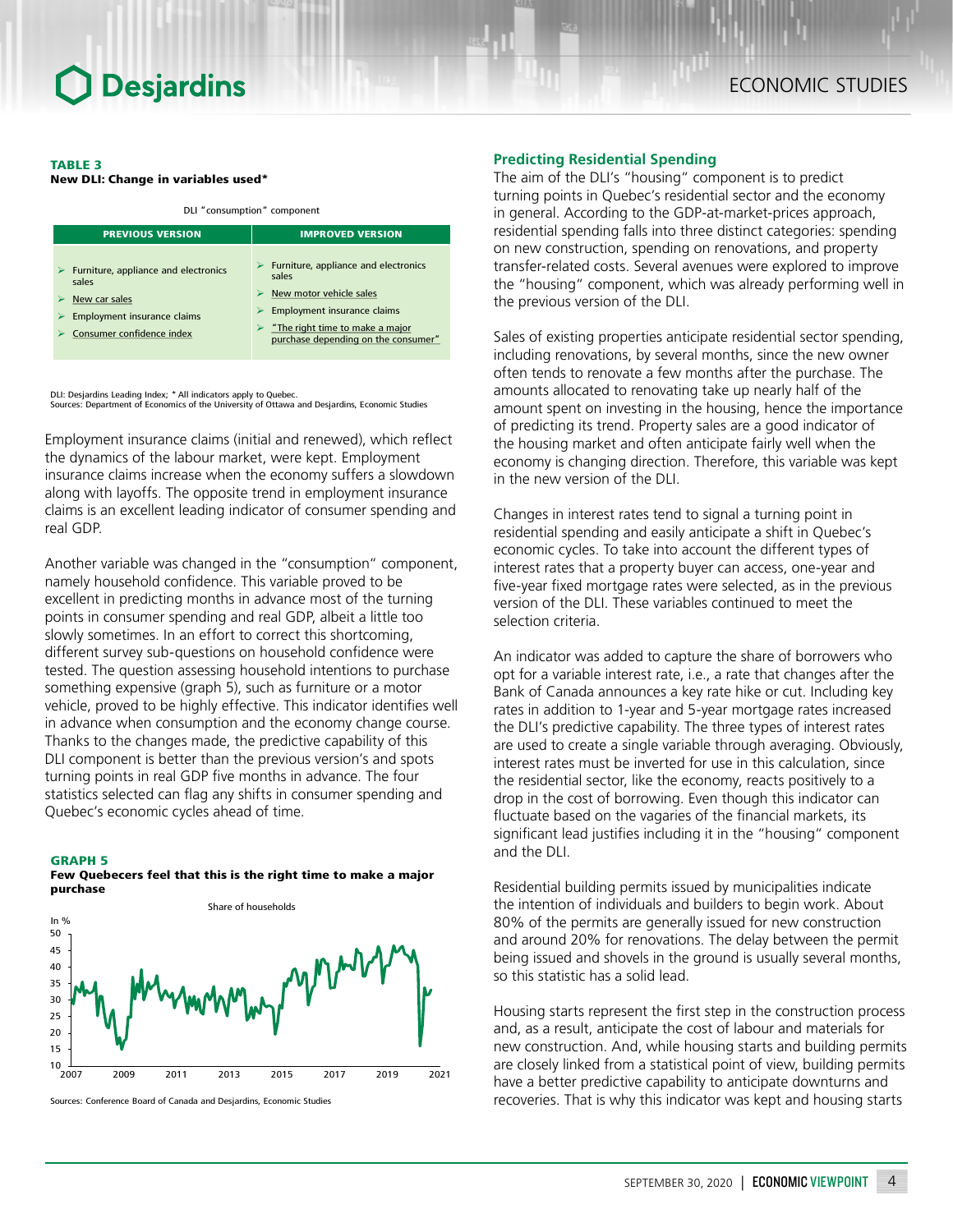### **Desjardins**

removed from the calculation of the DLI's "housing" component (table 4).

#### TABLE 4

#### New DLI: Change in variables used\*

DLI "housing" component

| <b>PREVIOUS VERSION</b>                                                      | <b>IMPROVED VERSION</b>                                                                                       |  |
|------------------------------------------------------------------------------|---------------------------------------------------------------------------------------------------------------|--|
| <b>Existing home sales</b><br>Fixed mortgage rates (1-year and<br>$5$ -year) | <b>Existing home sales</b><br>⋗<br>$\triangleright$ Fixed mortgage rates (1-year and<br>5-year) and key rates |  |
| Residential building permits<br>Residential housing starts                   | Residential building permits<br><b>Full-time employment among those</b><br>aged 25 to 54                      |  |

DLI: Desjardins Leading Index; \* All indicators apply to Quebec except interest rates, which apply to Canada. Sources: Department of Economics of the University of Ottawa and Desjardins, Economic Studies

Aside from interest rates, a key element of a property purchase is having a job that generally guarantees a stable income. To incorporate this reality into the "housing" component, different tests were conducted using the full-time employment rate for different age groups. Several statistics proved significant, and the one that posted the best results was selected, namely full-time employment among those aged 24 to 54 (graph 6). Adding this variable was the main change to the "housing" component.

#### GRAPH 6

Full-time employment among those aged 25 to 54 accurately anticipates Quebec's residential-sector and economic cycles



Sources: Statistics Canada and Desjardins, Economic Studies

Each of the "housing" component's indicators has a four-month lead on average compared to spending in this sector. The turning points are accurately anticipated, just like those of the economy in general. The average lead at the peak and trough of the "housing" component of the DLI is four months compared to real GDP.

#### **Business Activity Barometer**

The aim of the "business" component is to predict investments in Quebec businesses and the province's exports. A coincident indicator was therefore created to capture these two facts and

select the statistics that best predict changes in business activity trends.

Stock market changes in general feel the pulse of businesses' financial health, for they usually reflect investor expectations regarding corporate profits. Even though they have an undeniable predictive nature, they can sometimes be misleading in certain situations. For example, financial scandals, the budget concerns of one or more countries, and global political or health developments can influence international stock markets without necessarily having an impact on Quebec's economy. Using a regional index that concerns only Quebec can limit the repercussions of these events on the DLI's "business" component and, as a result, on the leading index. However, the Quebec index is not completely shielded from the fluctuations of North American and international stock market indexes.

The Québec-30 stock market index (QI-30) was selected once again to be included in the DLI. This indicator is built on the stock market indexes of 30 companies headquartered in the province and listed on a North American stock market. This helps to better target investor expectations regarding securities that reflect the province's industrial structure. Besides adding a little Quebec flavour to the DLI's "business" component, the QI-30 shows the distinctive dynamics of Quebec's industrial sector. This stock market index anticipates fairly well the trajectory of the province's investments and exports several months in advance. Still, caution is called for, for some false signals have been sent in the past, a drawback that usually characterizes stock market indexes.

Furthermore, to take into account Quebec's business climate, the Canadian Federation of Independent Business (CFIB) small and medium-sized enterprises (SME) confidence index still has its place in the make up of the DLI. This variable continues to have an excellent predictive capability for investments, exports and real GDP. Moreover, it reacts quickly to situational changes, as was the case with the COVID-19 crisis (graph 7).



Sources: Canadian Federation of Independent Business and Desjardins, Economic Studies

2008 2010 2012 2014 2016 2018 2020

 $10\frac{1}{2008}$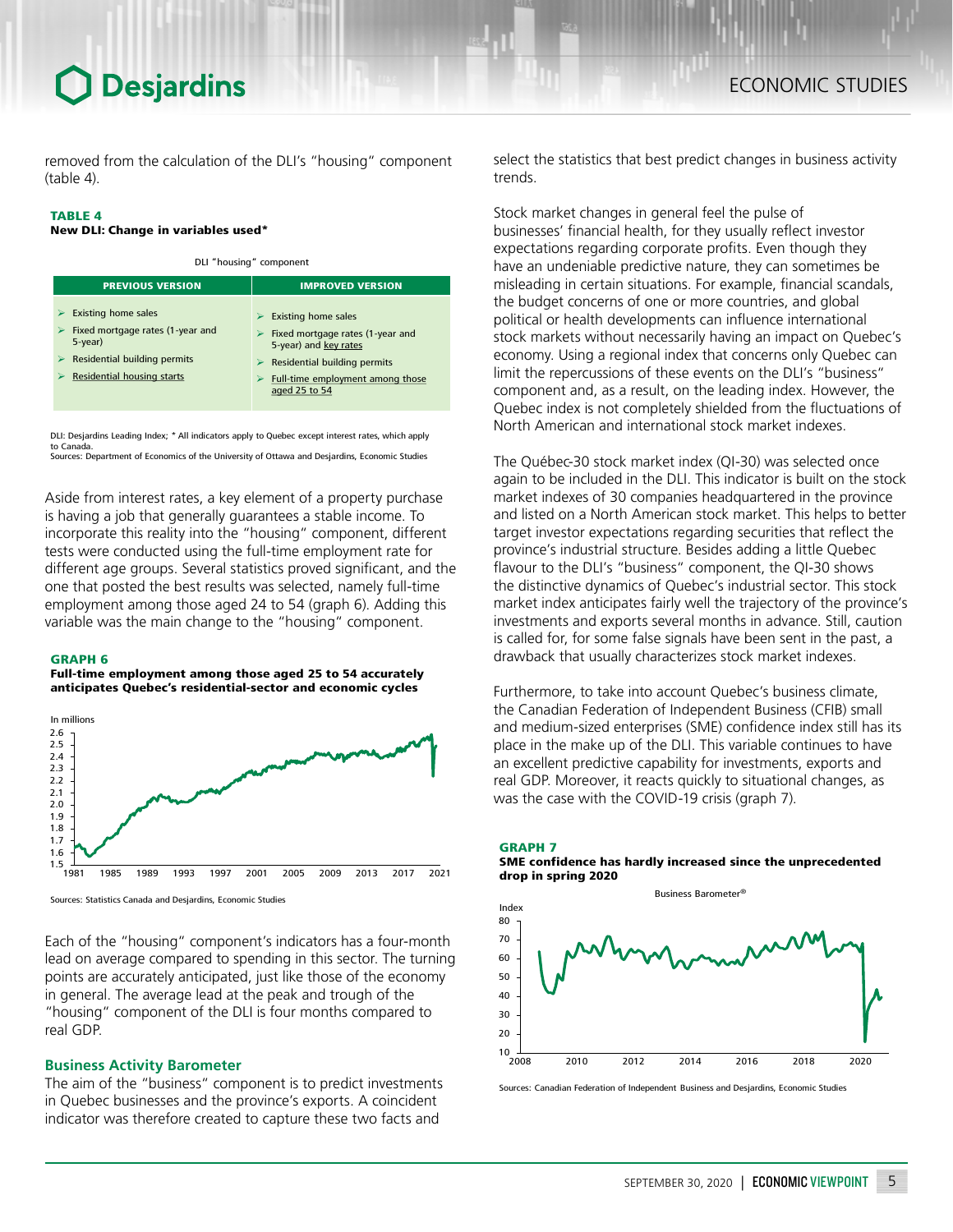### **Desjardins**

The province must export a significant amount of its output to compensate for the relatively small size of its domestic market. Therefore, it's important to detect in advance a change in course of shipments to points outside Quebec. Approximately 40% of the province's exports flow to the rest of the country, whereas 60% are destined for international markets, mostly the United States. Canada's leading indicator, which is published by the Organisation for Economic Co-operation and Development (OECD), is able to anticipate fairly well shipments from Quebec to the other Canadian provinces. Therefore, this variable was kept in the new DLI.

A few changes were made to better take into account the international context, which influences international demand for Quebec products and services. In the past, the Conference Board's leading U.S. indicator, which is included in the DLI to anticipate demand south of the border, was used. A similar index published by the OECD was tested, and the results proved to be better for signalling a change of direction in business activity and real GDP's cyclical turning points. So, the OECD's U.S. composite index replaced the Conference Board's in the new version of the DLI. The OECD's leading indexes for the Canadian and U.S. economies are good at anticipating their business cycles and, as a result, the probable direction of Quebec's exports to these markets.

Roughly 70% of Quebec's international exports are shipped to the United States, far fewer than the 85% peak of about 20 years ago. Shipments abroad from the province have diversified geographically, especially those to Europe and Asia. To capture this change better, a few tests were conducted to assess whether it made sense to include international indexes. The global trade index published by the CPB - Netherlands Bureau for Economic Policy Analysis (graph 8) provided conclusive results that justified adding it to the "business" component and, in turn, the DLI (table 5).

#### GRAPH 8





Sources: CPB - Netherlands Bureau for Economic Policy Analysis and Desjardins, Economic Studies

#### TABLE 5 New DLI: Change in variables used\*

| DLI "business" component                                                                                                                                              |                                                                                                                                                                                        |  |  |  |
|-----------------------------------------------------------------------------------------------------------------------------------------------------------------------|----------------------------------------------------------------------------------------------------------------------------------------------------------------------------------------|--|--|--|
| <b>PREVIOUS VERSION</b>                                                                                                                                               | <b>IMPROVED VERSION</b>                                                                                                                                                                |  |  |  |
| Québec 30 stock index<br><b>SME</b> confidence index<br>Leading index for the United States<br>(Conference Board)<br>$\triangleright$ Leading index for Canada (OECD) | Québec 30 stock index<br><b>SME</b> confidence index<br>Leading index for the United States<br>(OECD)<br>$\triangleright$ Leading index for Canada (OECD)<br>International trade index |  |  |  |

DLI: Desjardins Leading Index; OECD: Organisation for Economic Co-operation and Development; \* The Québec 30 Index and the SME confidence index are the only variables that apply to Quebec. Sources: Department of Economics of the University of Ottawa and Desjardins, Economic Studies

The "business" component's four indicators anticipate their activities well in advance by measuring the combined changes in exports and investments. The component's lead on average is four months from the peak and five months from the trough of economic activity. The turning points in exports and investments are anticipated ahead of time just like those of real GDP in general.

#### **A New, High Performance Yet Fallible DLI**

In addition to pinpointing Quebec's cyclical position, the DLI is an indicator of the economy's likely course several months in advance. The new DLI has successfully predicted the shifts in activity since the early 1980s. Specifically, it anticipated recoveries by five months on average and recessions or slowdowns by six months. Its ability to anticipate Quebec's business cycle and its reliability make the DLI an excellent planning tool (graph 9 on page 7). Furthermore, it is especially effective for predicting an economic slowdown, which is of prime importance in the development of economic policies and business planning. The DLI would have to experience several major declines to signal a period of economic contraction. A small decrease, whether it is a one-off or not, is no cause for alarm. This kind of situation happens fairly often without endangering the economic cycle.

On the other hand, the shock caused by the "Great Lockdown" in Quebec, as elsewhere, was so sudden that the DLI could not predict in advance the economic contraction that would hit the province. The deterioration was immediate and extensive around the globe. Moreover, this time, it is public health crisis rather than an economic one. As a result, the leading composite indicators in Europe, the United States and Canada were unable to play their usual role, i.e., to signal an economic downturn a few months in advance.